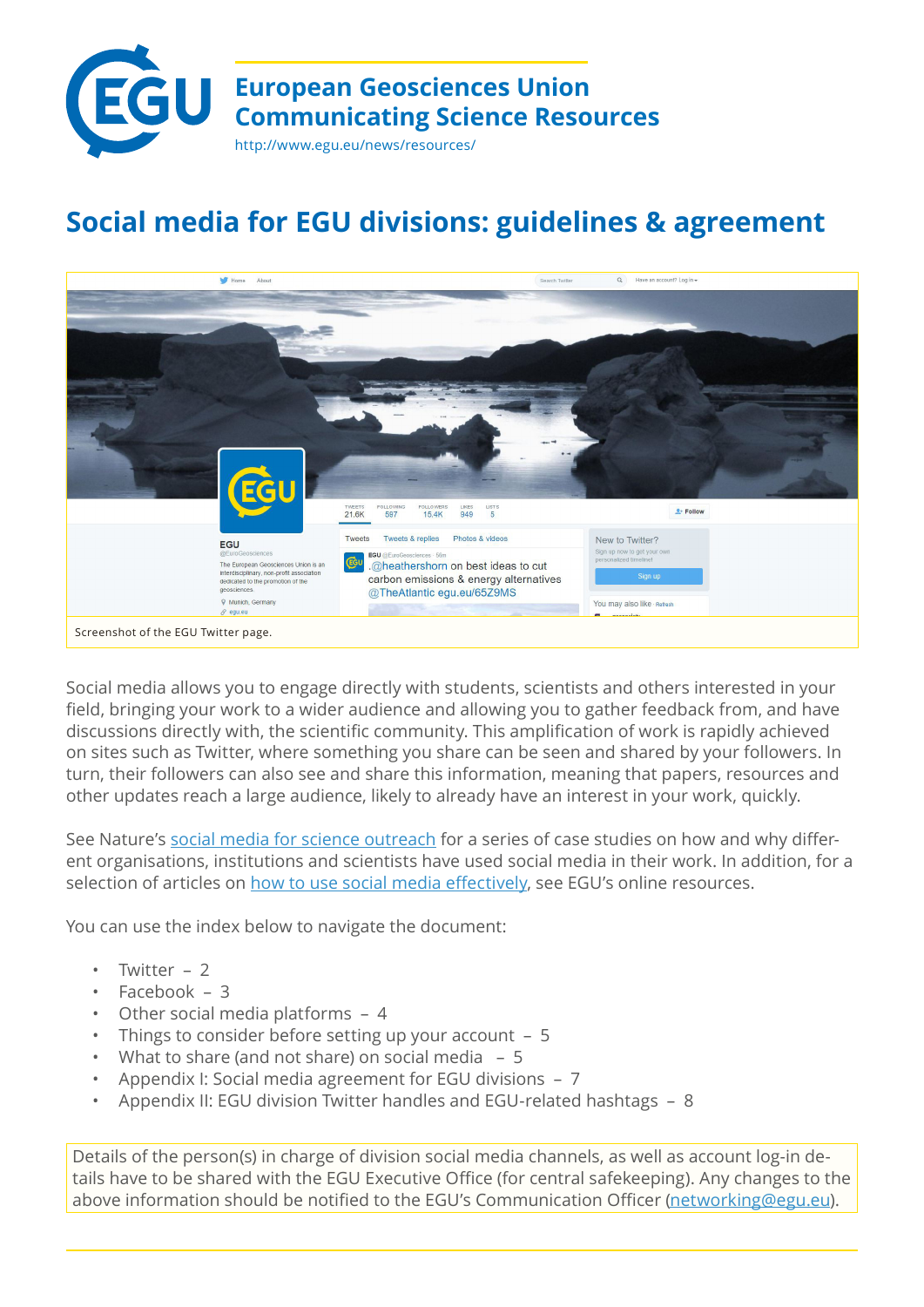## <span id="page-1-0"></span>**Twitter**

#### **Introduction**

If you are not familiar with Twitter, the following resources provide a useful introduction to the platform and how you can use it as a scientist:

- A guide to [getting started with Twitter](https://support.twitter.com/articles/215585-twitter-101-getting-started-with-twitter);
- [How to use Twitter as a scientist](https://www.academictransfer.com/phdtalk/how-to-use-twitter-as-a-scientist/) by Eva Lantsoght for Academic Transfer;
- For a research-based approach: [How are scientists using social media in the workplace](http://journals.plos.org/plosone/article?id=10.1371/journal.pone.0162680) (Collins K, Shiffman D, Rock J (2016), PLoS ONE 11(10));
- Nature Chemistry has produced a short summary of [why and how their journal uses Twitter.](http://blogs.nature.com/thescepticalchymist/2013/06/all-you-can-tweet-the-blog-version.html/?WT.mc_id=TWT_NatureBlogs)

Tools such as [TweetDeck](http://tweetdeck.com/) and [HootSuite](https://hootsuite.com/) make regular sharing easier as you can schedule updates ahead of time. This means you can spend a short period creating tweets when you have time to do so.

#### **Account name**

Twitter usernames, known as Twitter handles, take the form @EGU\_XXX, where XXX represents the name of the division. If you find this format is already taken, please use @XXX\_EGU.A full list of Twitter usernames is available at the end of this document. They closely represent the official EGU acronyms for divisions and journals and have only been modified where the acronym is already in use. Please check this list before creating your Twitter account.

|  | <b>Comment Commencer Dummer</b>                                                                |                                                                                                                                                            | Gall Miller                                            |
|--|------------------------------------------------------------------------------------------------|------------------------------------------------------------------------------------------------------------------------------------------------------------|--------------------------------------------------------|
|  | <b>Change your</b><br>profile photo                                                            | ö<br>Change your header photo<br><b>LICTS</b><br>men<br>LICE'S.<br>21.1K<br>533<br>188<br>905                                                              | <b>Save changes</b><br>Cancel                          |
|  |                                                                                                | Tweets & replies<br>Tweets<br>Photos & videos                                                                                                              | Who to follow Herear you an                            |
|  | EGU                                                                                            |                                                                                                                                                            | BASA Solar System (S 1111)<br>showed by AGU's East and |
|  | <b><i><u>@EuroGeosciences</u></i></b><br>The European Geosciences Union is an                  | Interested in science policy? Then why<br>not check the new EGU policy website:<br>equ.eu/52W08F #EGUPolicy<br>Climate <sup>8</sup> change<br>conservation | d. Fellow                                              |
|  | interdisciplinary, non-profit association<br>dedicated to the promotion of the<br>geosciences. |                                                                                                                                                            | Accultivative core @ (Con.  )<br>st. Fellow            |
|  | Marrich, Germany                                                                               |                                                                                                                                                            | Jacob Ward (Ticsbeer)                                  |
|  | www.egu.co                                                                                     |                                                                                                                                                            | -3. Fethree                                            |
|  | <b>Theme coing</b>                                                                             |                                                                                                                                                            | Contractor                                             |
|  | Birthday                                                                                       | water scarcity<br>environment                                                                                                                              | Trends - prayer<br>450 www.bestumptat                  |
|  |                                                                                                | Editing the profile of the EGU Twitter account, @EuroGeosciences.                                                                                          |                                                        |

The name field on the Twitter profile is

limited to a maximum of 50 characters. As such, for most EGU divisions, you should be able to use the full name of the division as your Twitter name. If this is not the case, we encourage you to find a way of shortening your division name, and feel free to approach the EGU office for suggestions if needed.

## **Hashtags**

Hashtags are searchable terms that can be used to curate information on a particular topic. These are particularly useful if someone wishes to follow updates corresponding to a particular journal or division and can be used by the account holder, the EGU and other members of the online community. For example, a specific hashtag can be used to refer to a journal throughout the year as papers are published and journal-specific updates are shared online.

There is an excellent online presence at the General Assembly with hashtags used to communicate information about to the conference (e.g. #EGU17, #EGU18).

Additionally, we've created a number of hashtags which can be used year-round to promote EGU news (#EGUnews), updates related to the Union journals (#EGUjournals) and the EGU blogs (#EGUBlogs), as well as other EGU initiatives, such as early career scientist activities (#EGUecs).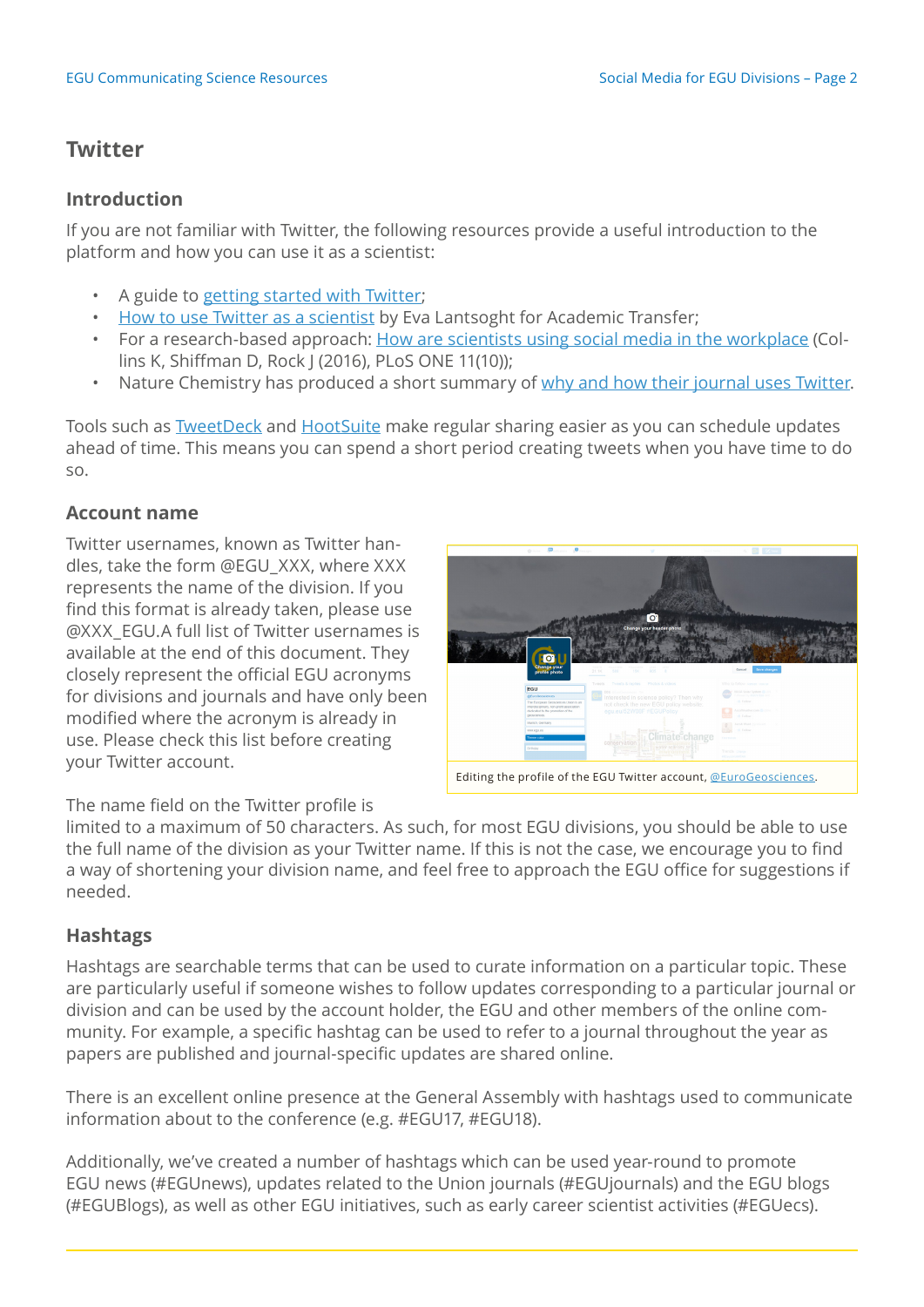<span id="page-2-0"></span>These hashtags are used character limit permitting. A full list of hashtags can be found at the end of this document.

#### **Biography**

Twitter profiles include information such as name, website and short biographies, which should be consistent across EGU divisions, though the text may vary between accounts due to character limitations in the text. Divisions should link to their relevant website in the respective field.

Division biographies should include the following:

- The division name and acronym (as defined [in the EGU website,](https://www.egu.eu/structure/divisions-and-present-officers/) and if not already given in the Twitter name)
- That the group is part of the EGU
- A brief description of the division's scope

#### **Profile picture and banner image**

We have produced logos for each of the EGU divisions to be used as the profile image of your EGU division account. Please email the Communications Officer [\(networking@egu.eu\)](mailto:networking%40egu.eu?subject=EGU%20divisions%20social%20media) for more information.

You are free to use any high-resolution image as a banner however, this too should be representative of the scope of the division. It is important that the image used is licenced to be reused, or that permission to reproduce it is granted by the author/owner of the image copyright. We recommend considering selecting an image from the *imaggeo image repository*. All images on imaggeo are copyrighted under a [Creative Commons Attribution 3.0 licence](http://creativecommons.org/licenses/by/3.0/) and free to be reused provided the author is correctly attributed.

See the [EGU Stratigraphy, Sedimentology and Palaeontology Division \(SSP\) page](https://twitter.com/EGU_SSP) for an example.

## **Facebook**

#### **Account name**

Account names should take the form EGU XXX Division, where XXX is replaced by the division name, as defined on the [EGU website](https://www.egu.eu/structure/divisions-and-present-officers/).

#### **About text**

As with Twitter accounts, the about text should cover the following:

- The division name and acronym
- That the group is part of the EGU
- A brief description of the division's scope
- A link to the division website

The text is not as limited as it is for Twitter accounts, so feel free to expand on the scope of divisions (e.g. by mentioning associated EGU journals) to give readers a better idea of what the division covers or how they can get involved.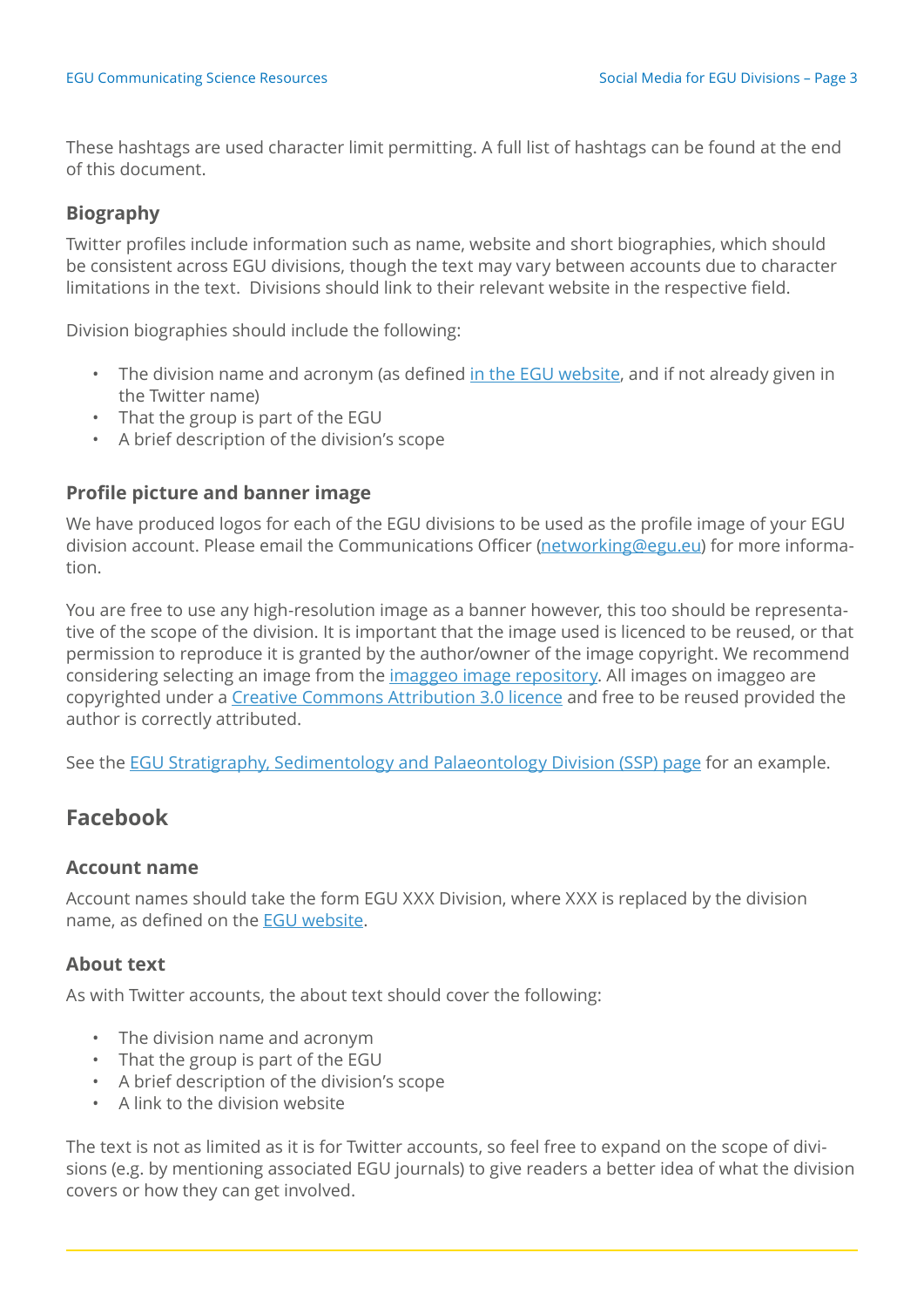<span id="page-3-0"></span>

| <b>EGU</b><br><b>Sprate Profile</b>                        | <b>European Geoscierices</b><br><b>Union - EGU</b><br>Id Liked v<br>Sign Up $\star$<br><b>Message</b><br>Organisation<br> |                                                       |  |  |  |
|------------------------------------------------------------|---------------------------------------------------------------------------------------------------------------------------|-------------------------------------------------------|--|--|--|
| <b>O</b> Picture<br>About European Geosciences Union - EGU | Timeline<br>About<br>Photos                                                                                               | <b>Reviews</b><br>More +                              |  |  |  |
| Overview                                                   | <b>PAGE INFO</b>                                                                                                          |                                                       |  |  |  |
| Page Info                                                  | Category                                                                                                                  | Companies & Organisations: Non-profit<br>Organisation |  |  |  |
|                                                            | Name                                                                                                                      | European Geosciences Union - EGU                      |  |  |  |
|                                                            | Subcategories                                                                                                             | Organisation                                          |  |  |  |
|                                                            | Facebook web address                                                                                                      | www.facebook.com/EuropeanGeosciencesUnion             |  |  |  |
|                                                            | Address                                                                                                                   | Luisenstr. 37, 80333 Munich, Germany                  |  |  |  |
|                                                            | Start date                                                                                                                | Founded in 2002                                       |  |  |  |

Keep in mind, the About text will be displayed in the Home section of your Facebook page. Facebook pages should also link to the division website and (if applicable) consider adding links to your other division social media profiles too.

### **Story text**

Populating this entry is not mandatory. It will only be visible when people visit your About page. However, there is no text limit and allows you to say more than in the About section. If you choose to populate this area, add things you wish you could have said in the About section but didn't have the space for.

## **Additional contact details**

Facebook allows pages to include a contact email. Because Facebook offers an instant messaging option, this field should be left blank.

If you feel strongly that an email address should be added here, please use an official EGU email address (not an internal gmail [or similar] address used by the division to access the social media accounts). This could be the email of the ECS Representative (as they are often in charge of the social media accounts) or similar. In instances where this is not the case, an EGU alias email can be provided for this purpose, upon request.

## **Profile picture and header image**

As with Twitter accounts, division logos should be used as the profile image, with a cover photo relevant to the field of research. These can be credited in the form of a comment where necessary. As with Twitter accounts, we highly encourage the use of photographs available via *[imaggeo](http://imaggeo.egu.eu/)*. We have produced logos for each of the EGU divisions. Please email the EGU Communications Officer ([networking@egu.eu](mailto:networking%40egu.eu?subject=EGU%20divisions%20social%20media)) for more information.

See the [EGU Seismology Division page](https://www.facebook.com/EGUSeismologyDivision/) for an example.

# **Other social media platforms**

Some divisions have profiles on other social media platforms, such as [LinkedIn](https://www.linkedin.com/) and [Instagram.](https://www.instagram.com/?hl=en) As with Twitter and Facebook accounts, division logos should be used as the profile image and (where applicable) the cover photo should be relevant to the field of research and credited. The use of [imaggeo](http://imaggeo.egu.eu/) photographs and images is encouraged.

About texts should be in line with those on other social media profiles and include (where character limit allows):

- The division name and acronym (as defined here)
- That the group is part of the EGU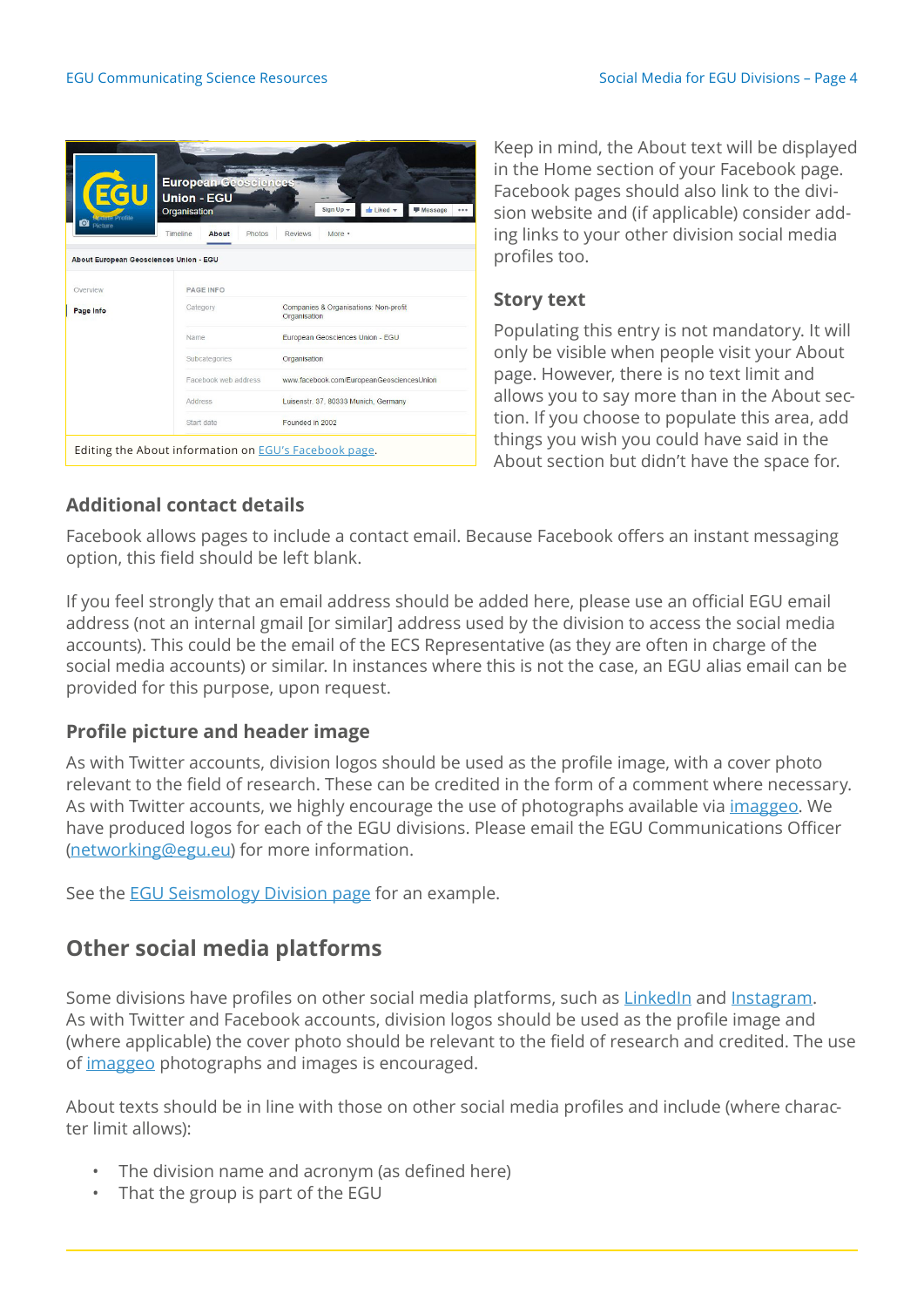<span id="page-4-0"></span>• A brief description of the division's scope

All profiles should link to the division website (if space for a second link is available the division blog [if it exists] or the official EGU page can be linked to too, and/or other division social media profiles).

## **Things to consider before setting up your account**

You shouldn't set up a social media account without having a plan. Here are some of the things you ought to think about:

- *• Audience:* Who do you want to reach and what do you hope they'll get out of it? Is there a better (or already existing) way to reach that audience?
- *• Content:* What do you plan to share and communicate? Make sure it is relevant to your audience and their interests. Use striking images and video, as well as catchy and jargon-free language to capture attention.
- *• Know your audience and what content they like:* Don't underestimate the value of checking the inbuilt analytics pages of social media channels. How regularly is your site visited, who visits, what content do visitors enjoy most, what makes them stay?
- *• Be consistent:* Update your channel regularly (multiple times a day, once a day or once a week depending on the platform) to give your audience a reason to return to your page.
- *• What resources will you need?* Maintaining a social media channel is time consuming. Be realistic about the resources you can dedicate to the job. You don't have to have a presence on all social media platforms (think quality over quantity).
- *• Are you in it for the long run?* Think about how you are going to sustain the account long-term as volunteers in the division move on.
- *• You are live!* Remember social media is public and (mostly) permanent. Consider the language and tone you use, as well as the stories you share (fact-check) – as the account holder you are the online voice of the division.
- *• Be social:* Interact with others and build a network. Become part of the online community. In addition, be sure to reply to all comments and messages – show your followers you care.

## **What to share (and not share) on social media**

Account holders are responsible for the content shared using social media. This can include, but is not limited, to the following:

- Union-wide updates and news (such as [meeting support requests\)](https://www.egu.eu/meetings/support-request/). For the latest Union-wide news, take a look at [EGU news pages](https://www.egu.eu/news/all/) and consider sharing items from the page on social media. Don't forget to tag your posts using #EGUnews.
- Most social media platforms now offer the option to share content posted by other users we encourage you to reshare and retweet updates posted on the EGU official social media accounts, when relevant.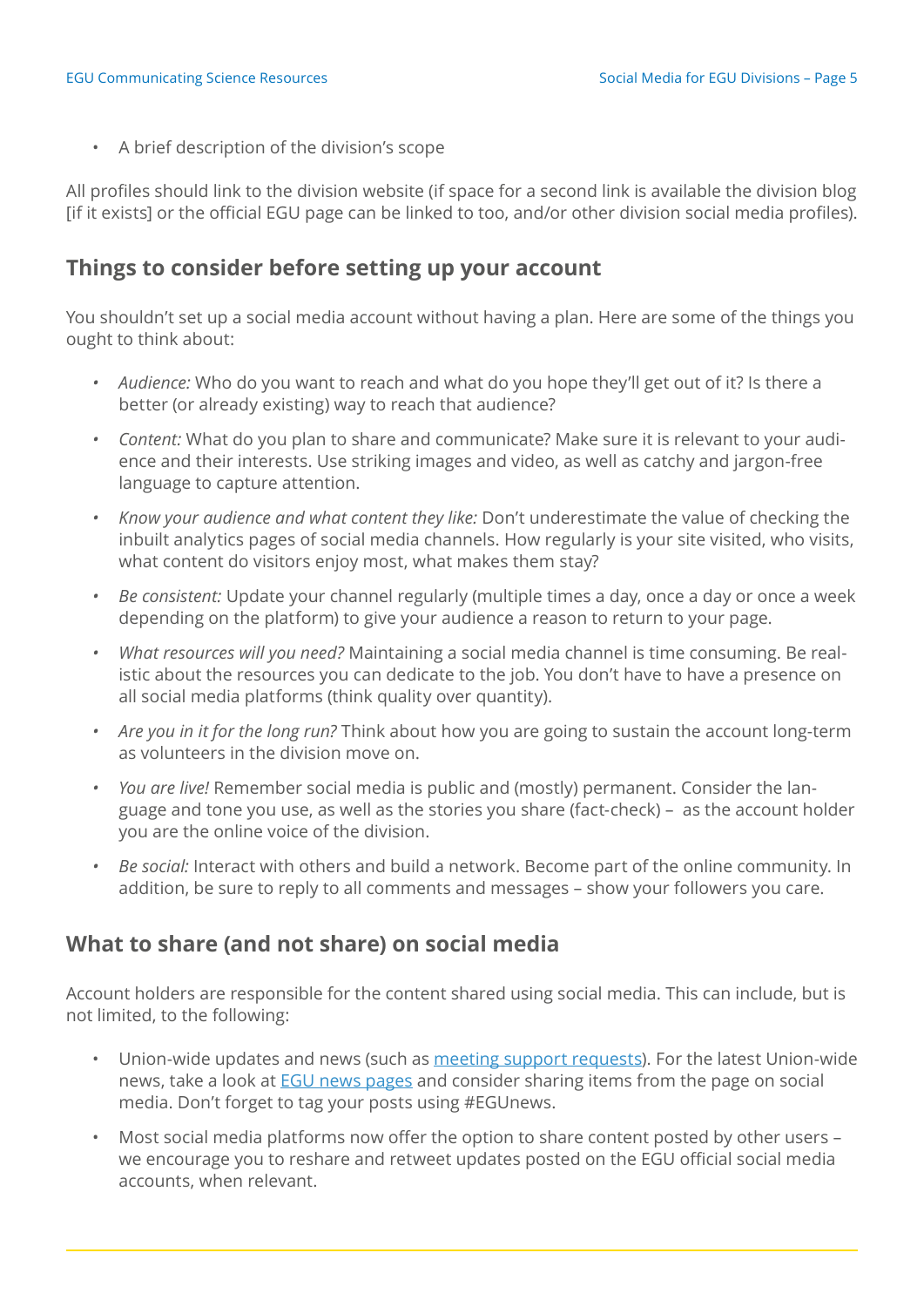- Division updates and news
- Promoting the content published on the division blog, if applicable (#EGUblogs)
- Recent papers published by division members, especially if published in EGU journals (tag the post with #EGUjournals and, if it exists, the [journal Twitter handle](https://www.egu.eu/outreach/social-media/#journals))
- Topical news articles related to the division's research focus
- Images related to the division's research focus please credit the original source
- Interesting facts related to the division's research focus
- Discussions with your followers, including [journal clubs](http://www.nature.com/spoton/2013/04/social-media-for-science-outreach-a-case-study-a-twitter-journal-club/)
- If posting about a research paper, always link to the original article. Give preference to articles published in open access journals, such as the EGU journals, as not all readers may be able to read a paper published in a closed-access journal.
- Please make sure you are sharing peer-reviewed research; if the paper is still undergoing peer review, please mention this in your post.
- Tailor content for each social media platform to increase reach and engagement (we wouldn't recommend cross posting a Facebook post on Twitter, for example). The topic of the posts can be the same, but write custom-made updates for each platform.
- As is best practice, do not post any content that is unlawful, harmful, hateful, libellous, defamatory, or otherwise objectionable.

*If you have any questions about using social media, or any other information within this document, please contact the EGU Communications Officer ([networking@egu.eu](mailto:networking%40egu.eu?subject=EGU%20blogs)). This document was last updated on 12 September 2018.*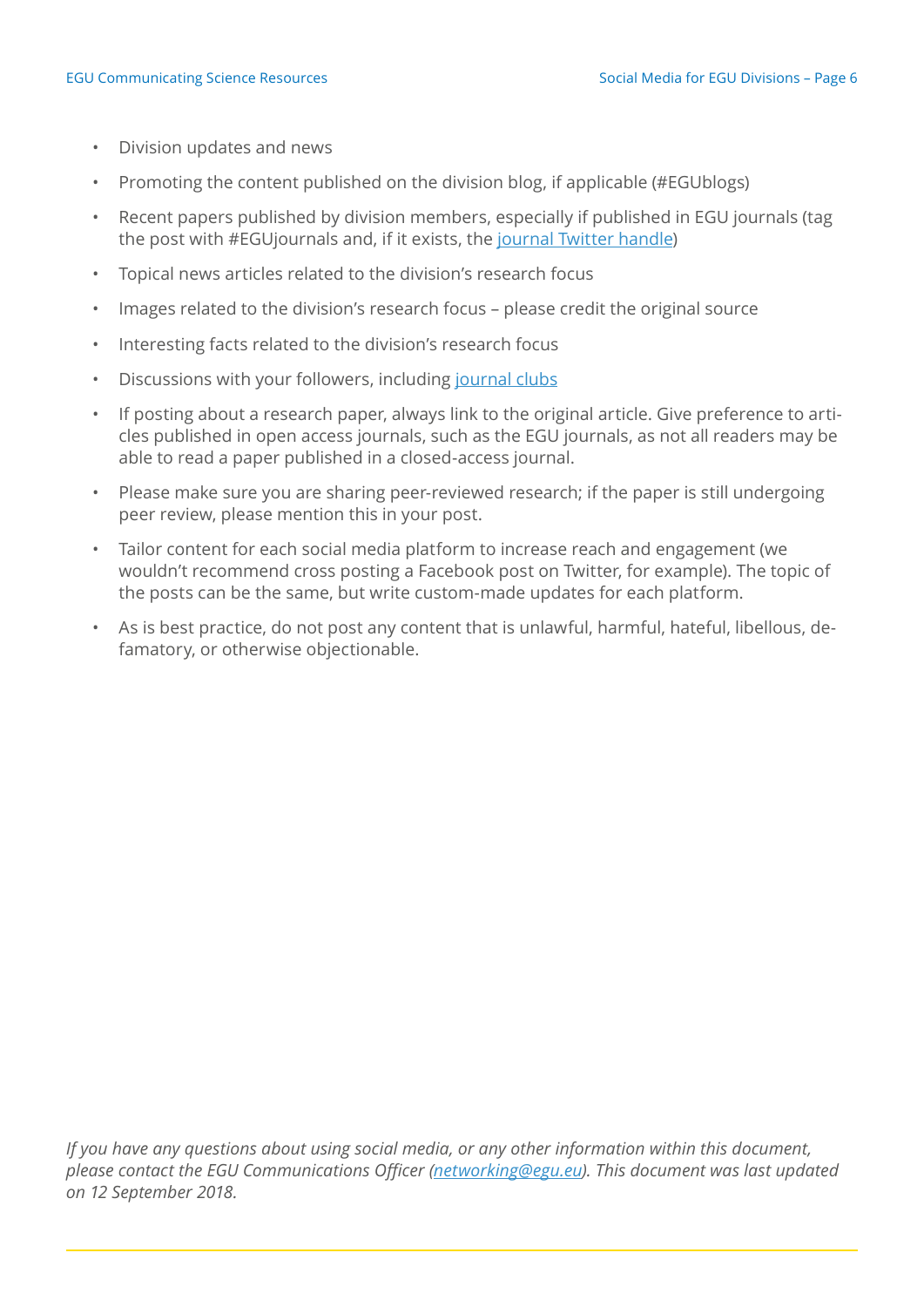## <span id="page-6-0"></span>**Appendix I: Social media agreement for EGU divisions**

We, European Geosciences Union, grant you the right to operate the division social media account or accounts authorised by the respective division president(s). Through the EGU Executive Office, we shall provide you with reasonable support, especially at the time of setting up the account(s), sharing our know-how and providing guidance.

You agree to use the account only to share updates relating to your EGU division, or relevant to the scientific topics covered by the division. You agree not to use the account for personal matters, neither to post any content that is unlawful, harmful, hateful, libellous, defamatory, or otherwise objectionable. You also agree to respect the EGU's visual identity by using your division logo as the profile picture on the division social media channels.

You also agree to share the name and contact details of the person(s) in charge of division social media channels. In addition, you shall share the account log-in details with the EGU Executive Office, for central safekeeping. Any changes to the above information should be notified to the EGU's Communications Officer (networking@egu.eu). A change of the person in charge of the account(s) will require this agreement to be renewed.

(Date and signature of the division social media manager)

(Date and signature of EGU Executive Office representative)